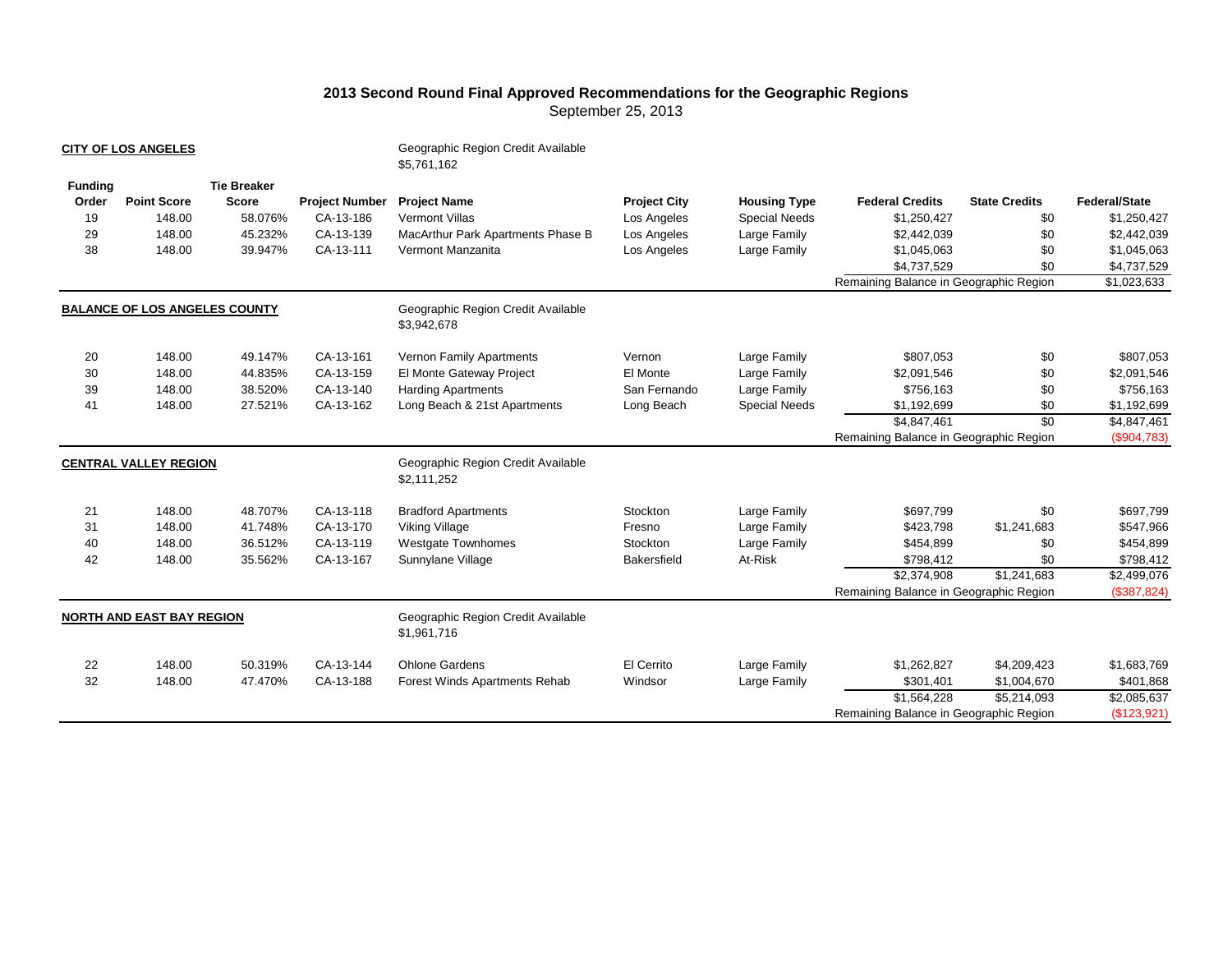## **2013 Second Round Final Approved Recommendations for the Geographic Regions**

September 25, 2013

| <b>SAN DIEGO COUNTY</b> |                                    |         |           | Geographic Region Credit Available<br>\$2,258,762 |                         |                      |                                        |                 |              |
|-------------------------|------------------------------------|---------|-----------|---------------------------------------------------|-------------------------|----------------------|----------------------------------------|-----------------|--------------|
| 23                      | 148.00                             | 34.885% | CA-13-178 | North Santa Fe Apartments                         | Vista                   | Large Family         | \$1,548,876                            | \$0             | \$1,548,876  |
| 33                      | 147.00                             | 17.905% | CA-13-182 | Lofts on Landis                                   | Chula Vista             | Large Family         | \$1,248,257                            | \$0             | \$1,248,257  |
|                         |                                    |         |           |                                                   |                         |                      | \$2,797,133                            | $\overline{30}$ | \$2,797,133  |
|                         |                                    |         |           |                                                   |                         |                      | Remaining Balance in Geographic Region |                 | (\$538,371)  |
|                         | <b>INLAND EMPIRE REGION</b>        |         |           | Geographic Region Credit Available<br>\$1,473,827 |                         |                      |                                        |                 |              |
| 24                      | 148.00                             | 56.633% | CA-13-110 | Arrowhead Vista Apartments                        | San Bernardino          | <b>Special Needs</b> | \$341,677                              | \$0             | \$341,677    |
| 34                      | 148.00                             | 41.366% | CA-13-138 | Verano Apartments                                 | Perris                  | Large Family         | \$846,559                              | \$0             | \$846,559    |
|                         |                                    |         |           |                                                   |                         |                      | \$1,188,236                            | \$0             | \$1,188,236  |
|                         |                                    |         |           |                                                   |                         |                      | Remaining Balance in Geographic Region |                 | \$285,591    |
| <b>ORANGE COUNTY</b>    |                                    |         |           | Geographic Region Credit Available<br>\$1,680,727 |                         |                      |                                        |                 |              |
| 25                      | 148.00                             | 26.227% | CA-13-133 | Oceana Apartments                                 | <b>Huntington Beach</b> | Large Family         | \$1,944,928                            | \$0             | \$1,944,928  |
|                         |                                    |         |           |                                                   |                         |                      | \$1,944,928                            | \$0             | \$1,944,928  |
|                         |                                    |         |           |                                                   |                         |                      | Remaining Balance in Geographic Region |                 | (\$264,201)  |
|                         | SOUTH AND WEST BAY REGION          |         |           | Geographic Region Credit Available<br>\$2,689,183 |                         |                      |                                        |                 |              |
| 26                      | 148.00                             | 52.391% | CA-13-100 | <b>Parkside Studios</b>                           | Sunnyvale               | <b>SRO</b>           | \$1,062,065                            | \$3,540,216     | \$1,416,087  |
| 35                      | 148.00                             | 49.379% | CA-13-104 | Japantown Senior Apartments                       | San Jose                | Seniors              | \$1,164,656                            | \$3,882,187     | \$1,552,875  |
|                         |                                    |         |           |                                                   |                         |                      | \$2,226,721                            | \$7,422,403     | \$2,968,961  |
|                         |                                    |         |           |                                                   |                         |                      | Remaining Balance in Geographic Region |                 | (\$279,778)  |
|                         | <b>CAPITAL AND NORTHERN REGION</b> |         |           | Geographic Region Credit Available<br>\$1,612,865 |                         |                      |                                        |                 |              |
| 27                      | 148.00                             | 55.649% | CA-13-124 | West Capitol Courtyards II                        | West Sacramento         | Large Family         | \$517,621                              | \$0             | \$517,621    |
| 36                      | 148.00                             | 27.076% | CA-13-173 | <b>Avery Gardens</b>                              | <b>Elk Grove</b>        | Large Family         | \$859,372                              | \$2,864,573     | \$1,145,829  |
|                         |                                    |         |           |                                                   |                         |                      | \$1,376,993                            | \$2,864,573     | \$1,663,450  |
|                         |                                    |         |           |                                                   |                         |                      | Remaining Balance in Geographic Region |                 | (\$50,585)   |
|                         | <b>CENTRAL COAST REGION</b>        |         |           | Geographic Region Credit Available<br>\$1,083,543 |                         |                      |                                        |                 |              |
| 28                      | 148.00                             | 62.632% | CA-13-185 | Lompoc Terrace                                    | Lompoc                  | Large Family         | \$615,303                              | \$0             | \$615,303    |
| 37                      | 148.00                             | 51.619% | CA-13-095 | Los Angeles Ave. Apartments Phase 1               | Ventura                 | Large Family         | \$587,355                              | \$0             | \$587,355    |
|                         |                                    |         |           |                                                   |                         |                      | \$1,202,658                            | \$0             | \$1,202,658  |
|                         |                                    |         |           |                                                   |                         |                      | Remaining Balance in Geographic Region |                 | (\$119, 115) |
|                         |                                    |         |           |                                                   |                         |                      |                                        |                 |              |